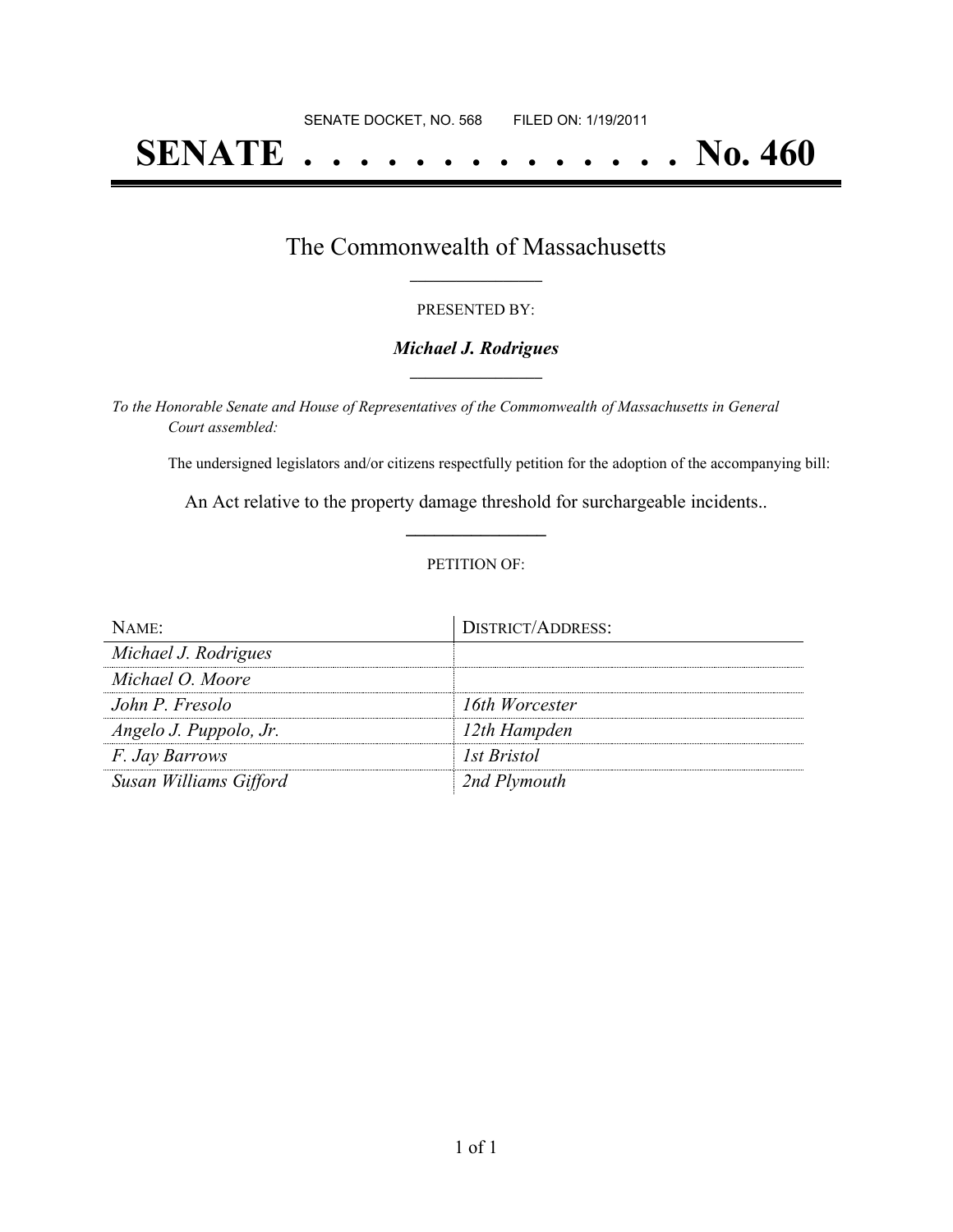## SENATE DOCKET, NO. 568 FILED ON: 1/19/2011 **SENATE . . . . . . . . . . . . . . No. 460**

By Mr. Rodrigues, a petition (accompanied by bill, Senate, No. 460) of Michael J. Rodrigues, Michael O. Moore, John P. Fresolo, Angelo J. Puppolo, Jr. and other members of the General Court for legislation relative to the property damage threshold for surchargeable incidents. Financial Services.

## The Commonwealth of Massachusetts

**\_\_\_\_\_\_\_\_\_\_\_\_\_\_\_ In the Year Two Thousand Eleven \_\_\_\_\_\_\_\_\_\_\_\_\_\_\_**

An Act relative to the property damage threshold for surchargeable incidents..

Be it enacted by the Senate and House of Representatives in General Court assembled, and by the authority *of the same, as follows:*

| $\mathbf{1}$ | SECTION 1. Section 183 of chapter 6 of the General Laws, as appearing in the 2008                    |
|--------------|------------------------------------------------------------------------------------------------------|
| 2            | Official Edition, is hereby amended by striking out the fourth sentence of the first paragraph in    |
| 3            | lines 6 to 13, inclusive, and inserting in place thereof the following sentence: - The board shall   |
| 4            | formulate and administer a plan for the compiling, gathering and disseminating of information,       |
| 5            | operator records and histories, and such other data as it deems necessary or appropriate             |
| 6            | pertaining to motor vehicle accidents, claims under motor vehicle policies and motor vehicle         |
| $\tau$       | violations in order to facilitate the implementation and operation of the safe driver insurance plan |
| 8            | provided in section one hundred and thirteen B of chapter one hundred and seventy-five or a          |
| 9            | merit rating plan of an insurer filed with the commissioner of insurance.                            |
| 10           | SECTION 2. Section 183 of chapter 6 of the General Laws, as so appearing, is hereby                  |
| 11           | further amended by inserting after the word "insurer" in line 20 of the following sentences: - For   |
| 12           | motor vehicle insurance purposes, as pertains to an at-fault accident claim, a major accident shall  |